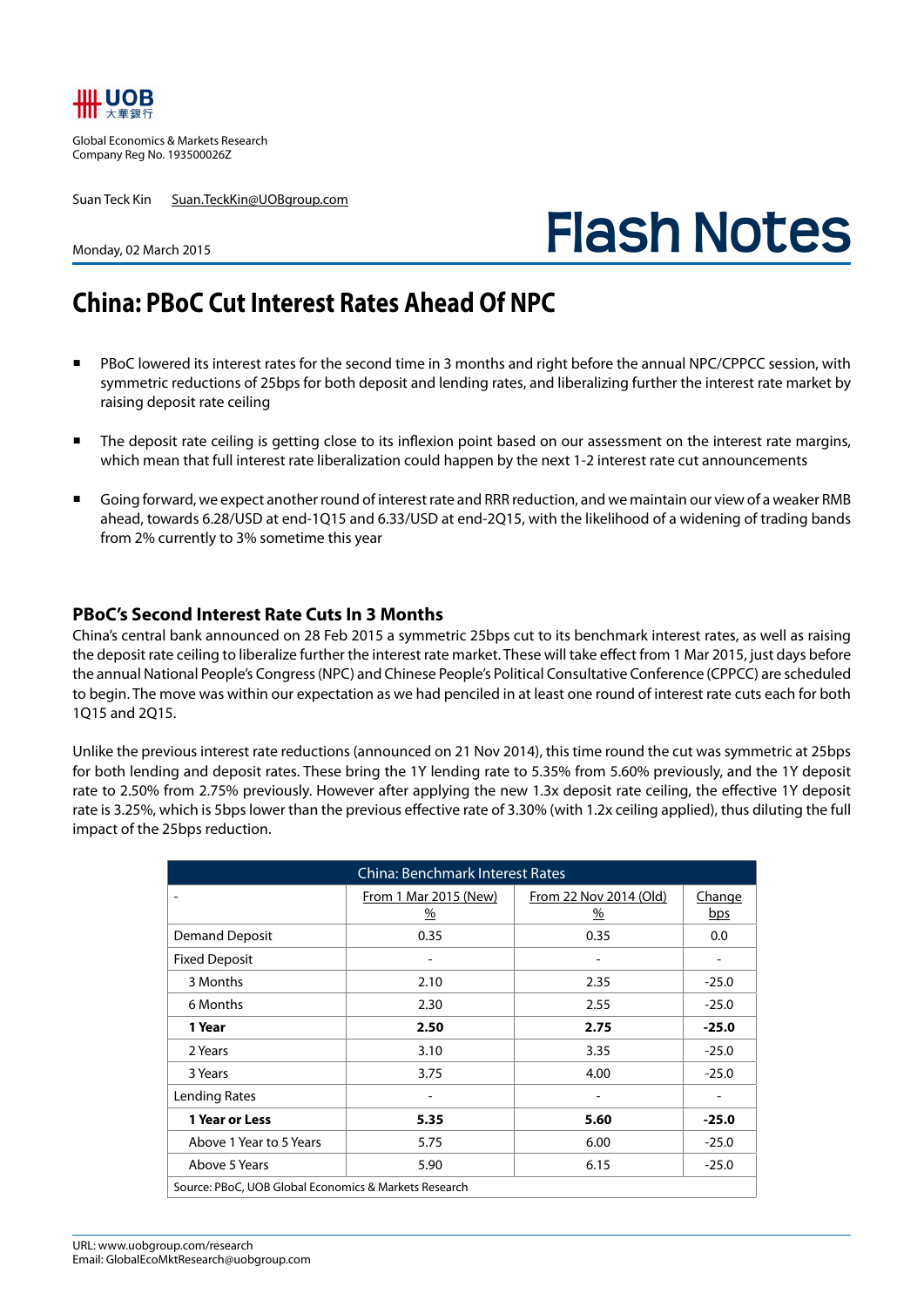Local media reported that some of the city commercial banks responded swiftly to the latest PBoC announcement and set their deposit rates to the to the new 1.3x ceiling within hours, suggesting a tight funding condition for the smaller banks which generally have weaker bargaining power and narrower deposit base than their much larger and better funded national banks.

| <b>China: Benchmark Interest Rates</b>                |                                           |                                                                 |                                                   |                                                         |                                              |  |  |
|-------------------------------------------------------|-------------------------------------------|-----------------------------------------------------------------|---------------------------------------------------|---------------------------------------------------------|----------------------------------------------|--|--|
|                                                       | From 1 Mar 2015<br>(New)<br>$\frac{9}{6}$ | After Applying 1.3x<br>Above Benchmark<br>$\frac{\%}{\sqrt{2}}$ | From 22 Nov 2014<br><u>(Old)</u><br>$\frac{0}{0}$ | After Applying 1.2x<br>Above Benchmark<br>$\frac{0}{0}$ | Change (After Ap-<br>plying Ceilings)<br>bps |  |  |
| <b>Demand Deposit</b>                                 | 0.35                                      | 0.46                                                            | 0.35                                              | 0.42                                                    | 3.5                                          |  |  |
| <b>Fixed Deposit</b>                                  | $\qquad \qquad \blacksquare$              | $\overline{\phantom{a}}$                                        | $\qquad \qquad \blacksquare$                      | $\overline{\phantom{a}}$                                | $\overline{\phantom{a}}$                     |  |  |
| 3 months                                              | 2.10                                      | 2.73                                                            | 2.35                                              | 2.82                                                    | $-9.0$                                       |  |  |
| 6 months                                              | 2.30                                      | 2.99                                                            | 2.55                                              | 3.06                                                    | $-7.0$                                       |  |  |
| 1 year                                                | 2.50                                      | 3.25                                                            | 2.75                                              | 3.30                                                    | $-5.0$                                       |  |  |
| 2 years                                               | 3.10                                      | 4.03                                                            | 3.35                                              | 4.02                                                    | 1.0                                          |  |  |
| 3 years                                               | 3.75                                      | 4.88                                                            | 4.00                                              | 4.80                                                    | 7.5                                          |  |  |
| Source: PBoC, UOB Global Economics & Markets Research |                                           |                                                                 |                                                   |                                                         |                                              |  |  |

# **Softening Inflation Rate Offers PBoC Greater Flexibility**

This latest interest rate cut announcement from PBoC was no surprise and well within our expectation. The official manufacturing PMI report for Feb (which was released on 1 Mar), which shows the sector staying below-50 (i.e. contraction) for the second consecutive month, highlights once again the challenging economic environment China is facing as it shifts into the "new normal" mode of reforms and rebalancing. Timing wise, the move that came just ahead of the annual NPC/ CPPCC sessions (or "Lianghui") shows that the central bank is proactive in providing policy support to the government's reform agenda, and in responding to the global phenomenon of falling inflation.

As with most parts of the world, China is also facing general decelerating inflationary pressure. This is partly due to the declines in commodities and crude oil prices since mid-2014, and compounded by slowing domestic growth. Like other central banks, the lack of inflation has prompted the PBoC to adopt a more flexible approach in in its monetary policy. PBoC acknowledged this line of thinking on inflation in the Q&As accompanying the statement (see links below), by noting the effect of falling inflation in pushing up real interest rates.

As shown in the chart, China inflation rate has been decelerating since peaking at 3.2%y/y in Oct 2013, breaking below the 2% pace in Aug 2014. The downward momentum has been unbroken and a worrying trend, and we expect the PBoC to continue to watch this closely.

### **Interest Rates: Getting Closer To Full Liberalization?**

One of the recent features of PBoC's interest rate announcements have been the implementation of deposit rate ceiling. Starting from the 7 Jun 2012 announcement of 1.1x deposit rate ceiling, this has progressed to 1.3x after the 28 Feb 2015 announcement. This certainly is tied to PBoC's aim in liberalizing the interest rate market, by allow banks more flexibility to set their own interest rate pricing based on their own assessments. PBoC moved first with abolishing interest rate floor for lending rates at its 19 Jul 2013 announcement, completing the process that started in 1996. PBoC's Q&A on 28 Feb 2015 also touched on the necessity of liberalizing interest



rates to allow for proper pricing of resources as well as pressure from alternative financial and wealth management products which are already being driven by market pricing.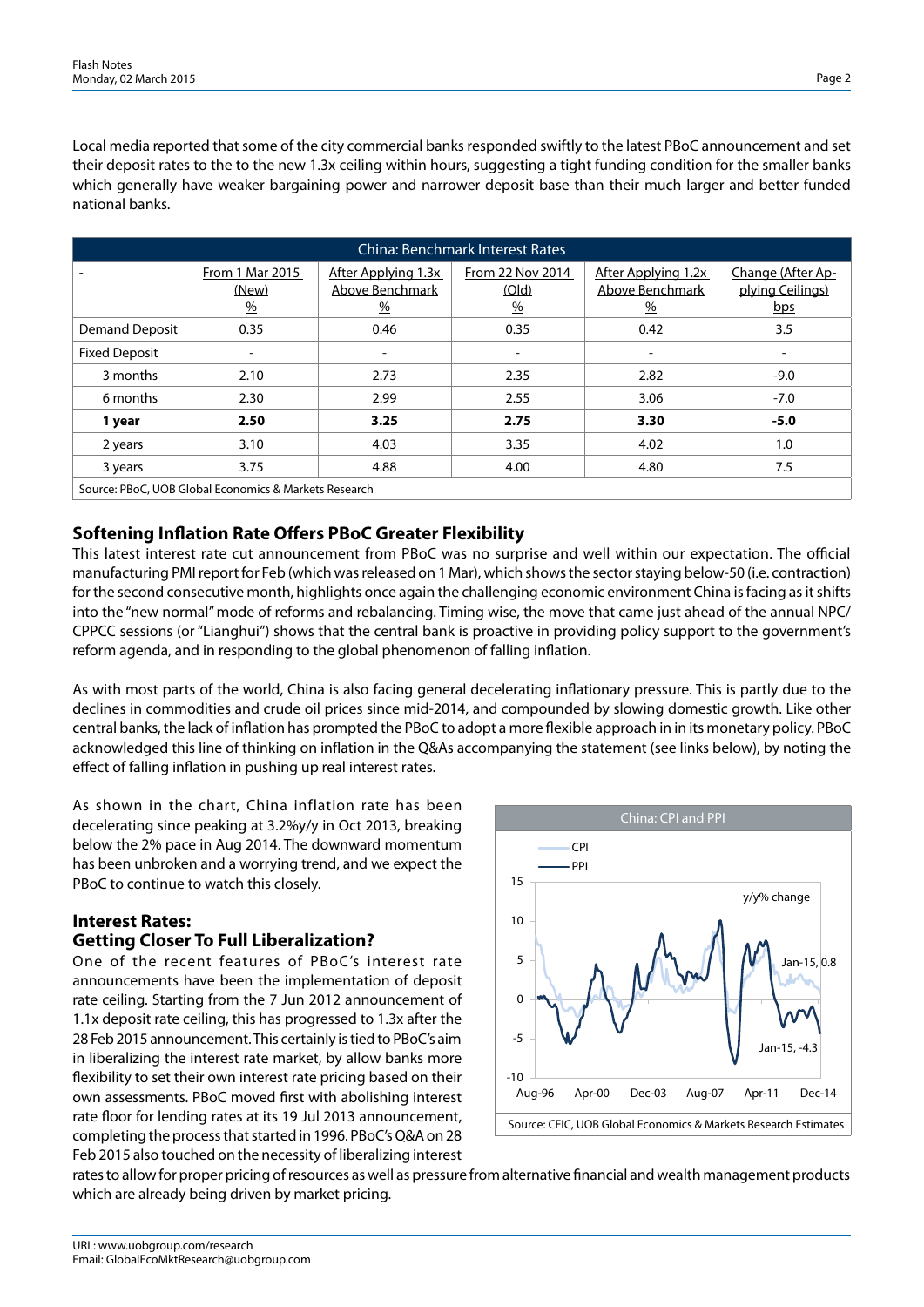The central bank is pushing forward its aim at fully liberalizing the deposit rates, with the gradual increase in deposit rate ceiling. With China's deposit insurance scheme slowly taking shape, this ceiling will one day be removed entirely and we believe that the day is getting closer, most likely within this year.

When will the deposit interest rate ceiling will abolished/deposit insurance scheme be implemented? We think this could be as soon as next one or two interest rate cut announcements, by looking at how interest rate cuts affect banks' interest rate margin going forward, by assuming the symmetric interest rate cuts of 25bps and an increased in the interest rate ceiling, as illustrated in the table below.

| China: Illustration of Banks' Interest Rate Margins (With Ceilings)           |                                              |                                       |                               |                                                                       |                                                             |  |
|-------------------------------------------------------------------------------|----------------------------------------------|---------------------------------------|-------------------------------|-----------------------------------------------------------------------|-------------------------------------------------------------|--|
| $\%$                                                                          | Α<br><b>1Y Lending Rate</b><br>$\frac{9}{6}$ | B<br>1Y Deposit Rate<br>$\frac{9}{6}$ | C<br>Deposit Ceiling<br>times | $D = B \times C$<br><b>Effective 1Y Deposit Rate</b><br>$\frac{9}{6}$ | $E = A - D$<br><b>Interest Rate Margin</b><br>$\frac{9}{6}$ |  |
| 6 July 2012                                                                   | 6.00                                         | 3.00                                  | 1.1                           | 3.30                                                                  | 2.70                                                        |  |
| 22 Nov 2014                                                                   | 5.60                                         | 2.75                                  | 1.2                           | 3.30                                                                  | 2.30                                                        |  |
| 1 Mar 2015                                                                    | 5.35                                         | 2.50                                  | 1.3                           | 3.25                                                                  | 2.10                                                        |  |
| Forecast T+1: 25bps cut                                                       | 5.10                                         | 2.25                                  | 1.4                           | 3.15                                                                  | 1.95                                                        |  |
| Forecast T+2: 25bps cut                                                       | 4.85                                         | 2.00                                  | 1.5                           | 3.00                                                                  | 1.85                                                        |  |
| Forecast T+3: 25bps cut                                                       | 4.60                                         | 1.75                                  | 1.6                           | 2.80                                                                  | 1.80                                                        |  |
| Forecast T+4: 25bps cut                                                       | 4.35                                         | 1.50                                  | 1.7                           | 2.55                                                                  | 1.80                                                        |  |
| Forecast T+5: 25bps cut                                                       | 4.10                                         | 1.25                                  | 1.8                           | 2.25                                                                  | 1.85                                                        |  |
| Forecast T+6: 25bps cut                                                       | 3.85                                         | 1.00                                  | 1.9                           | 1.90                                                                  | 1.95                                                        |  |
| Forecast T+7: 25bps cut                                                       | 3.60                                         | 0.75                                  | 2.0                           | 1.50                                                                  | 2.10                                                        |  |
| Forecast T+8: 25bps cut                                                       | 3.35                                         | 0.50                                  | 2.1                           | 1.05                                                                  | 2.30                                                        |  |
| Forecast T+9: 25bps cut                                                       | 3.10                                         | 0.25                                  | 2.2                           | 0.55                                                                  | 2.55                                                        |  |
| Forecast T+10: 25bps cut                                                      | 2.85                                         | 0.00                                  | 2.3                           | 0.00                                                                  | 2.85                                                        |  |
| Source: PBoC, UOB Global Economics & Markets Research Calculation & Estimates |                                              |                                       |                               |                                                                       |                                                             |  |

As shown in the table, interest rate margins for banks will fall to 2.10% from 2.30% previously with the latest interest rates effective 1 Mar 2015, using 1Y rates as illustration.

For the next interest rate cut (Forecast T+1), which we think is likely to be in 2Q15, the margin will fall below the psychological 2% mark, assuming another 25bps move and deposit ceiling raised to 1.4x.

If we continue with this line of 25bps cut each time accompanied with stepped up deposit ceilings, the inflexion point will be at Forecast T+4, after which interest rate margins will start to rise as deposit rates go toward zero and deposit rate ceiling loses its meaning and impact.

As such, as far as deposit interest rate ceiling is concerned, the table shows clearly that its effect will gradually diminish as interest rates fall. We think that the window for PBoC to remove the ceiling altogether will likely be the next 1-2 interest rate announcements, and concurrently it would announce the implementation of deposit insurance scheme as it liberalize its interest rate market fully.

In other words, the day of full interest rate liberalization is indeed getting near.

## **One More Round Of Cuts Before Pausing?**

With both interest rate cuts and reserve requirement ratio cuts (announced on 4 Feb 2015) in 1Q15 within our expectation, we maintain our view that PBoC would make another round of cuts in 2Q15 before pausing to see how the effect would pan out for the broader economy (see table of forecasts below).

The uncertainty in this outlook is how fast the deceleration in the inflation rate would turn out. Clearly, a sharp decline in consumer prices could mean a sharper response from PBoC, although one should keep in mind the negative effect on savers as deposit rates fall toward the zero bound.